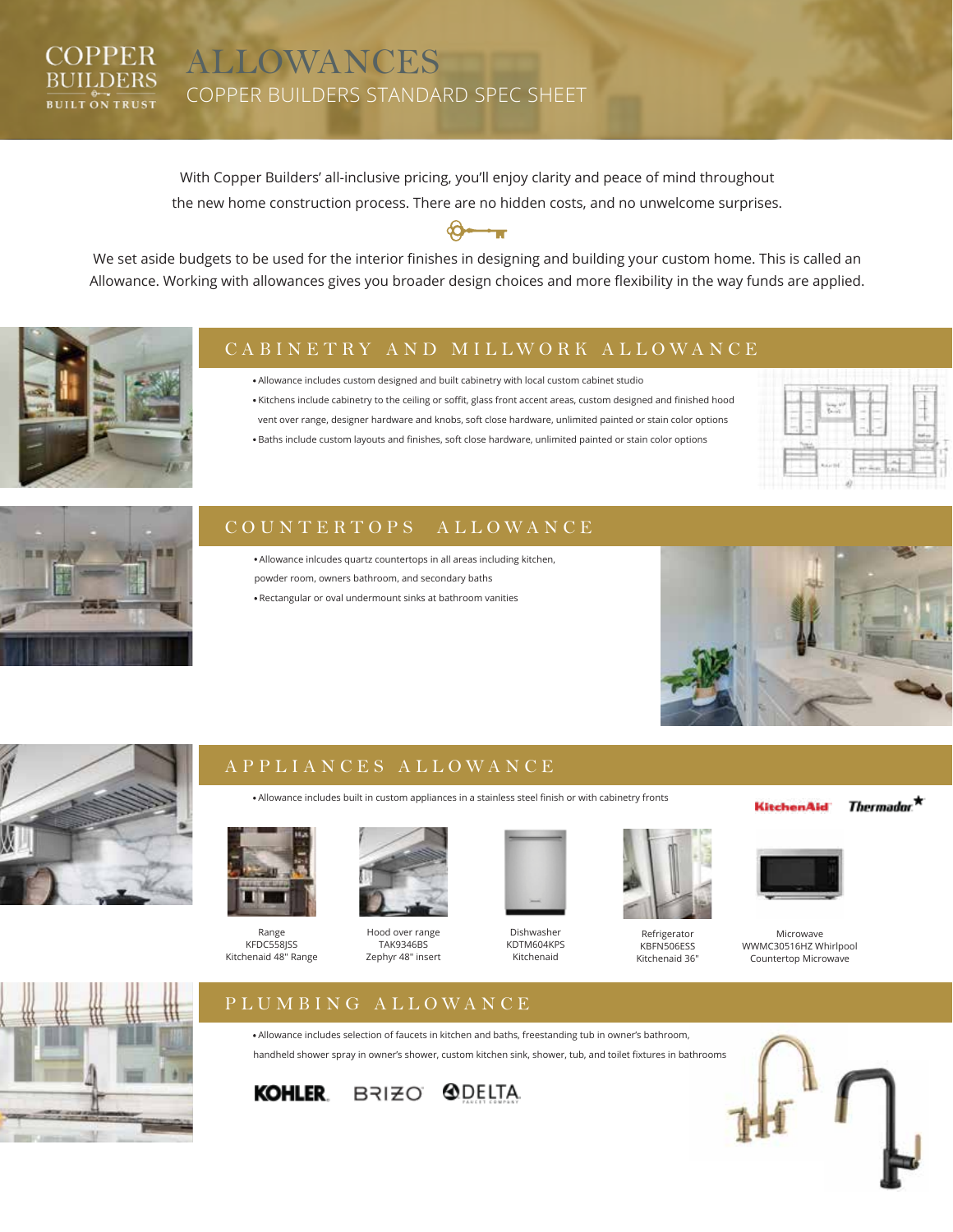

# FLOORING ALLOWANCE

#### HARDWOOD FLOORING

- · Allowance includes site finished or engineered hardwood flooring
- · Locations: first floor (except master bath and laundry which are tiled), upstairs hallway and stair landing, master bedroom and closet
- · Flush wood floor vent covers in all hardwood locations

### CARPET

· Secondary Bedrooms, bedroom closets, and bonus rooms





# TILE ALLOWANCE

- Allowance includes:
- · Bathrooom floors
- · Shower walls
- · Kitchen backsplash







# SHELVING ALLOWANCE

- · Allowance includes custom designed laminate shelving layouts in bedroom closets, linen closets, and coat closets
- · Pantry shelving, mud room or drop zone areas, and other built ins are included separate from this allowance





# LIGHT FIXTURES ALLOWANCE

- · Allowance includes surface applied fixture selections
- (All recessed lights are included seperately in
- the electrical package, not part of this allowance)





# LANDSCAPING ALLOWANCE

### LANDSCAPING

- · Allowance includes professionally designed and installed landscaping package
- · Optional Items: irrigation and irrigation water meter
- · Optional Item: landscape lighting



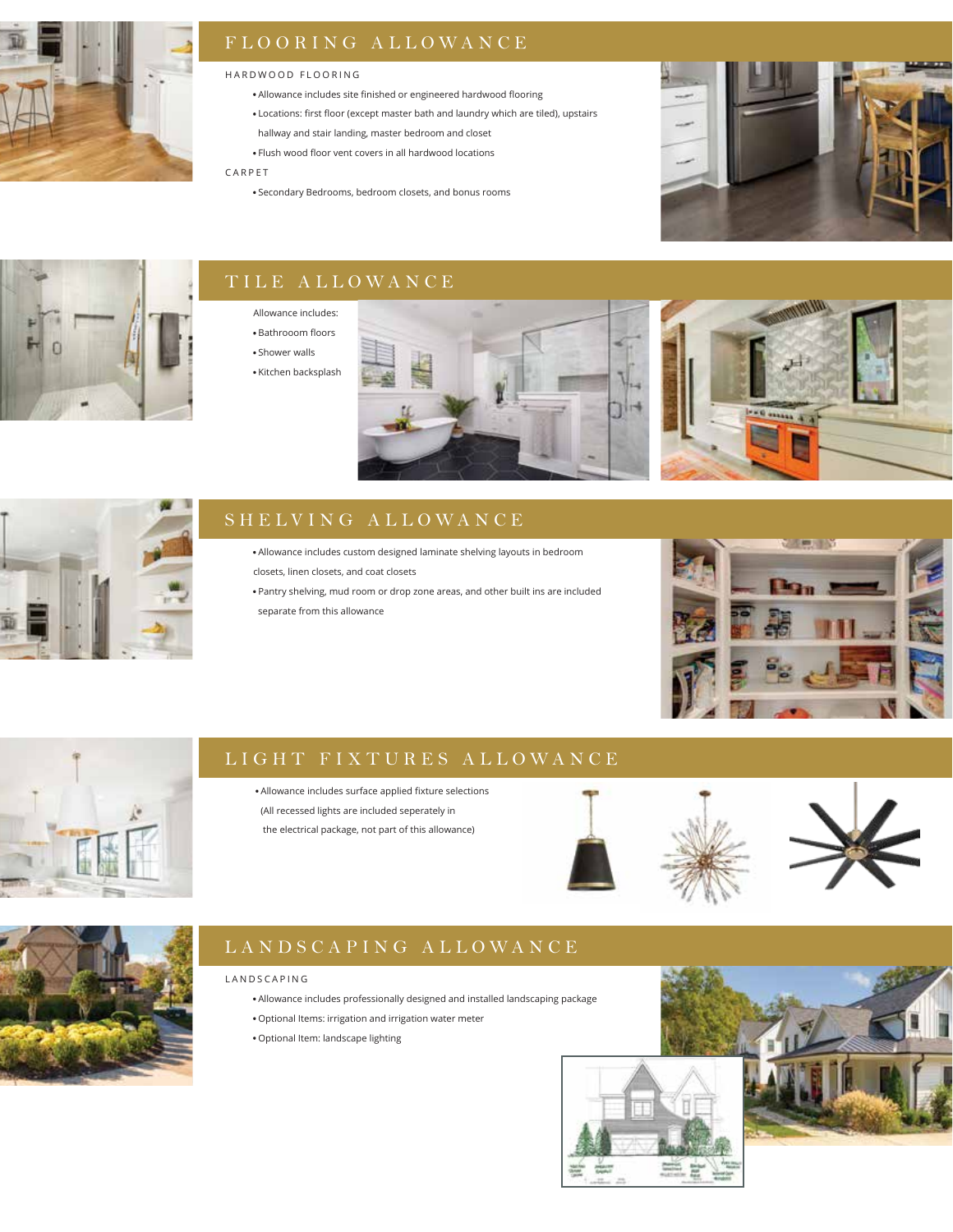### COPPER INCLUDED FEATURE **BUILDERS** COPPER BUILDERS STANDARD SPEC SHEET **BUILT ON TRUST**

These standard included features are where we start with most homes we build. With your input we'll build a set of included features specifically for you. You'll find what we include is significantly more than other builders avoiding all the numerous upgrade costs later in the selection process. Instead, you have an accurate price up front for your dream home. This document is for reference purposes only, refer to your personalized and approved selection document for what is included in your specific home.



# HOMESITE SPECIFIC

#### SEWER SYSTEM

Gravity fed sewer connection to municipal sewer service, with pre-existing tap in place

- · Optional Items: low pressure grinder pump or septic system
- · Schedule a complimentary site visit to recieve a free estimate of lot specific costs for your property

### WATER SERVICE

- The purchase and installation of a water meter through the local municipality, tying into a pre-existing city water tap with a 1" water line to the home
	- · Optional Items: municipal water tap installation or well installation



# ADMINISTRATIVE BUILDING PERMITS

Required municipal permits for the home

SURVEYING

Professionally surveyed homesite includes: verifying home placement and fit, stakeout of home's "box" for clearing/lot preparation, footer stakeout,

footer pins for foundation installation, foundation certification, and final survey with impervious calculation.



# SITE WORK & EXCAVATION

#### EROSION CONTROL

Soil erosion is managed throughout construction until final soil stabilization is achieved. Gravel construction driveway is installed and maintained. EXCAVATION AND BACKFILL

Clearing of grass and shrubbery of 1" diameter or less 20' around the perimeter of the home and driveway area. Foundation excavation and soil balancing done prior to foundation install. Foundation soils backfill for surface drainage of water away from home. Porch subgrade fill material to support porch structures.

· Optional Items: demolition of existing structure or additional clearing of trees



# LUMBER, FRAMING, & STRUCTURAL

Framing per architectural design, engineering specifications and per local building code requirements

- · 1st floor system: 2x10 joists over 2x10 girders or per plan
- · 2nd floor system: engineered I-joists per plan
- · Floor sheathing: Advantech (or equal) ¾" tongue and groove sheathing, glued and screwed in place
- · Exterior walls: 2x4 or 2x6 at 16" on center, per plan
- · Exterior sheathing: 7/16" OSB, sealed with Tyvek (or similar) house wrap barrier
- · Roof system: engineered roof trusses with 7/16" OSB Sheathing



EXTERIOR CONCRETE, DRIVEWAYS

· Exterior Concrete 4" thick with broom finish and smooth picture frame detail

· Driveway is 12' wide with 18' apron at street, with 25' x 30' courtyard area in front of garage or adjusted for lot conditions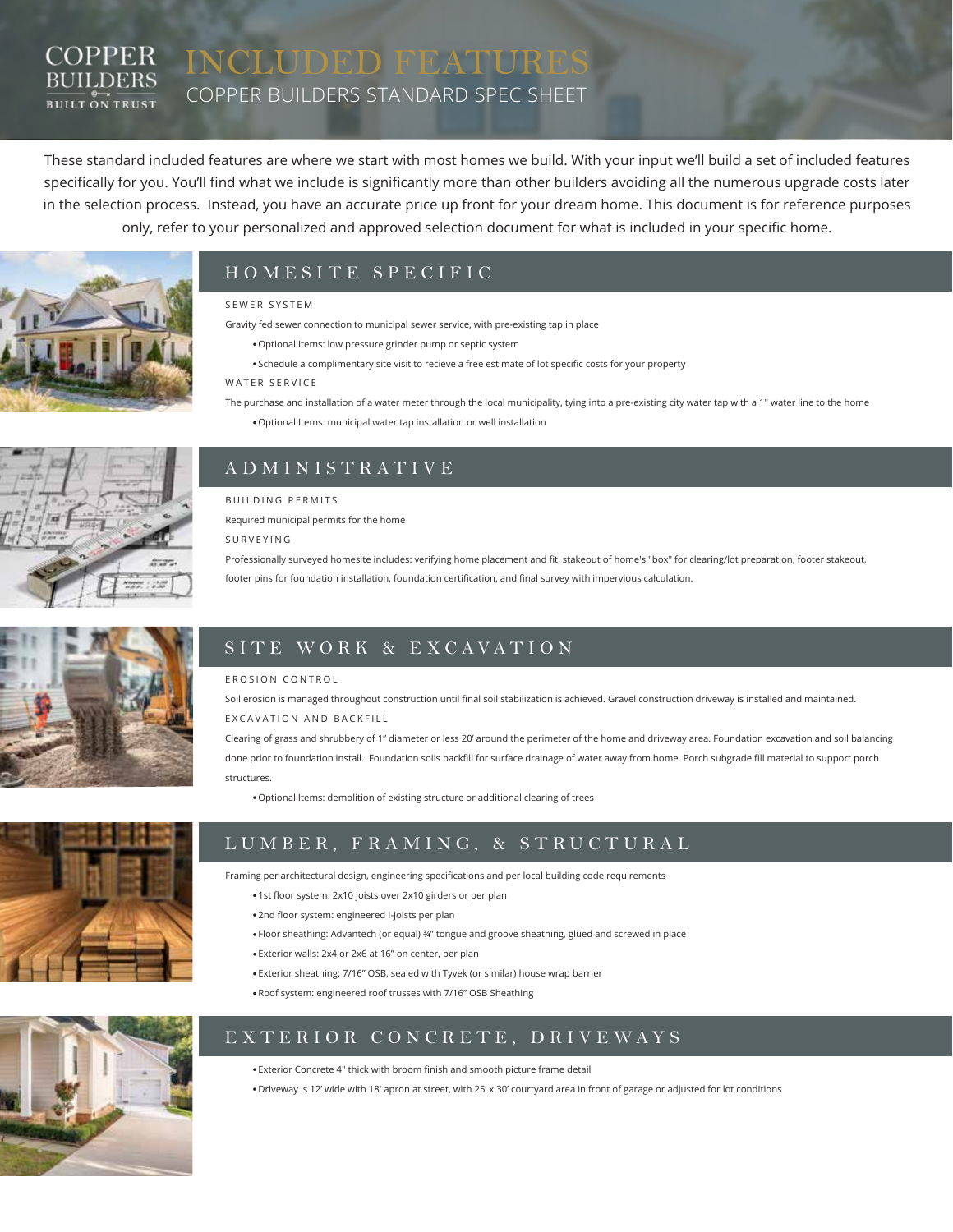

### ROOF SYSTEM & MATERIALS

· 30-year architectural shingles over felt underlayment, Ice-water shield underlayment in all valleys

· 2" standing seam metal roofing per plan locations



# ELECTRICAL

- · Electrical and lighting layout designed and planned with client
- · (30) 6" LED recessed cans
- · Ceiling fan prewire in each bedroom with seperate switches for a light and fan
- · (1) Fixture over each bath sink
- · (5) Additional lights to be placed by client (ex: pendants at kitchen island, accent fixtures)
- · Overhead light in each walk in closet
- · Overhead lights in garage
- · 400 amp electrical service
- · Toggle style switches throughout with white trims
- · Carbon Monoxide and Smoke Detectors throughout
- · Doorbell and chime



### FOUNDATION, INTERIOR CONCRETE

### ENGINEERING

Soil evaluation with geotechnical engineer during the footer installation

#### FOOTINGS & FOUNDATION

Footer per architectural design, engineering specifications and per local building code requirements. Foundation is brick to grade curtain wall crawl space at 36" maximum height. Brick steps at all entry doors. Interior of garage is parged concrete block. Garage floor and porches are 4" concrete slabs.

· Optional Item: footing and foundation cost for home-site specific conditions (taller or shorter foundation or a basement)

· Schedule a complimentary site visit with our experts for help in determining which foundation type and layout will work best for your homesite WATERPROOFING

Tremco waterproofing system applied to the exterior of foundation below grade and interior of porches with a manufacturer backed 10-year warranty. Strip drain at footing level with daylight drainage connection. Interior of crawl space graded, 6 mil vapor barrier, and exit piping.



### WINDOWS, EXTERIOR DOORS & GARAGE DOORS

#### EXTERIOR DOORS

- · Black steel or solid mahogany front door with insulated beveled glass custom stained º Glass options are clear, or clear with bevel, or flemish
- · Other exterior doors are fiberglass with flush glaze window, per plan

· Jeld-wen (or similar) maintenance free vinyl exterior slider doors, per plan

. GARAGE DOORS

· Wayne Dalton 6600 Series steel insulated garage doors with glass, per plan

· Andersen or Jeld-wen (or similar) maintenance free vinyl windows, per plan

· Color selectable from manufacturer options

· Genie Garage 3120 door opener with belt drive and exterior mounted wireless keypad WINDOWS



### PLUMBING

#### PLUMBING

- · Gas tankless water heater located in garage or attic, vented to exterior
- · PEX water lines and PVC drain lines
- · (2) exterior hose connections
- · Ceramic tile mud pans at all shower locations
- · Tub base with tile surround at secondary baths with tub/shower combination plumbing

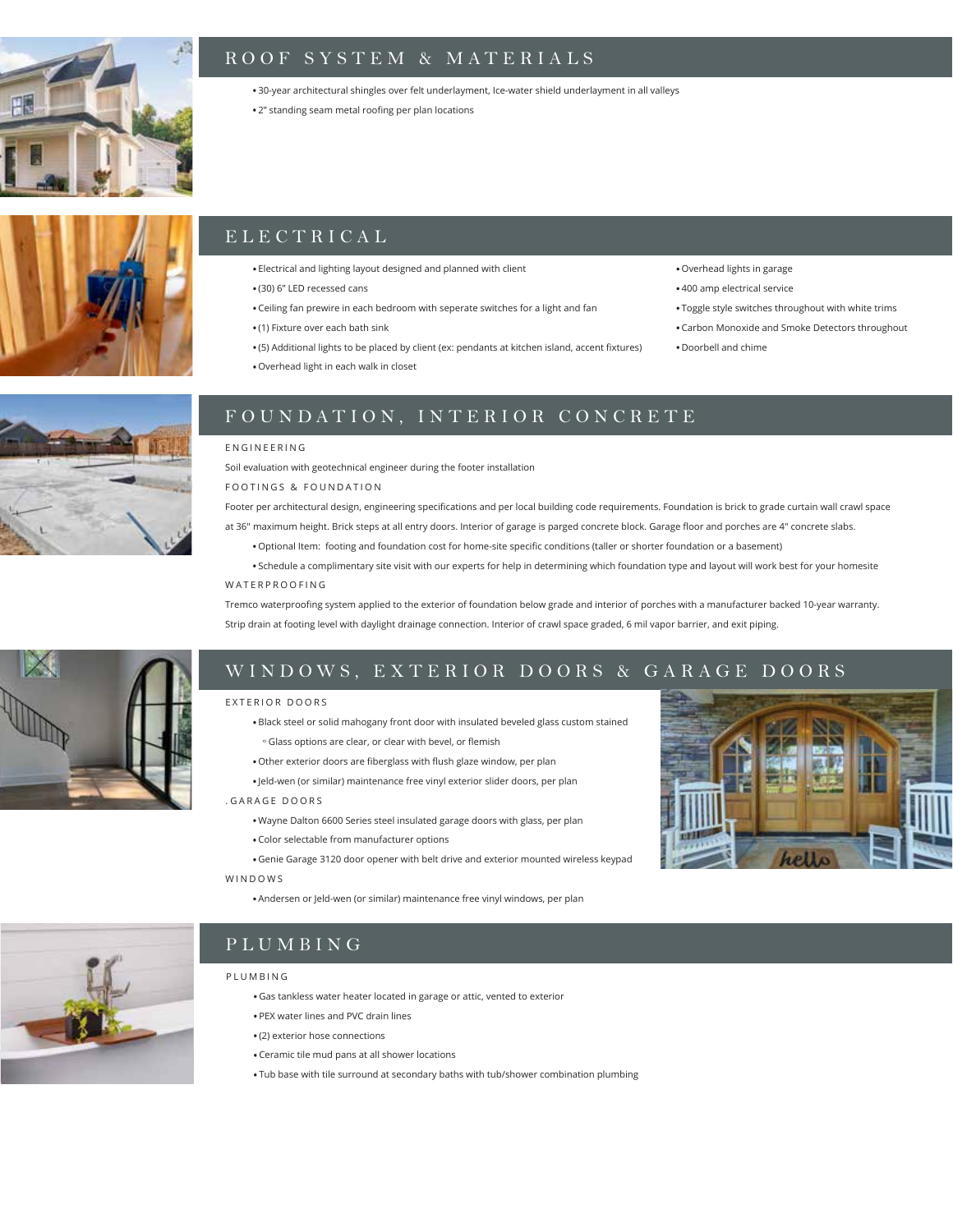

### SPECIALTY ELECTRICAL/ENTERTAINMENT

· Structured wiring panel, (2) coax and (2) Cat-6 feeds to exterior, Any combination of (10) coax or Cat-6 lines for networked devices

º Optional Items: whole house audio, smart home options, security systems, and other home technology



### STAIRS AND RAILINGS

· Red Oak Stairs w/ painted risers, per plan. Stairs stained and finished on site

· Selection of several handrail and iron or wood baluster options



### DOOR HARDWARE

· Front Entry: Schlage Addison handle set with deadbolt

· Other Doors: Schlage Accent levers, deadbolts at all exterior doors º Optional: alternate styles and colors







# HVAC & GAS

### GAS SERVICES

· Gas line to kitchen range, furnaces, tankless water heater, fireplace(s)

HEATING AND AIR

- · Lennox (or equal brand energy efficient) 14 seer gas furnace systems
- · Programmable thermostats (one per system)
- · Hood vent in kitchen vented to exterior with damper and make up air duct
- º Optional Item: heat pump in lieu of as heat for homesites without natural gas



# FIREPLACES, HEARTH, SURROUND & MANTEL

#### FIREPLACE

- · Living room includes 48" Heatilator Crave modern linear fireplace with clean face black front,
- clear crushed glass media with stone or tile surround from floor to ceiling
- º Optional items: exterior wood burning or gas fireplace, additional interior fireplaces. Alternative fireplace layouts and designs available.



# DECK

· Covered deck per plans with 4 deck steps to yard. Deck, sub-structure and railings are constructed with pressure treated lumber. Rails are 2x2 pickets with 1x6 rail cap.

º Optional Items: Trex decking, other railing options, and screening